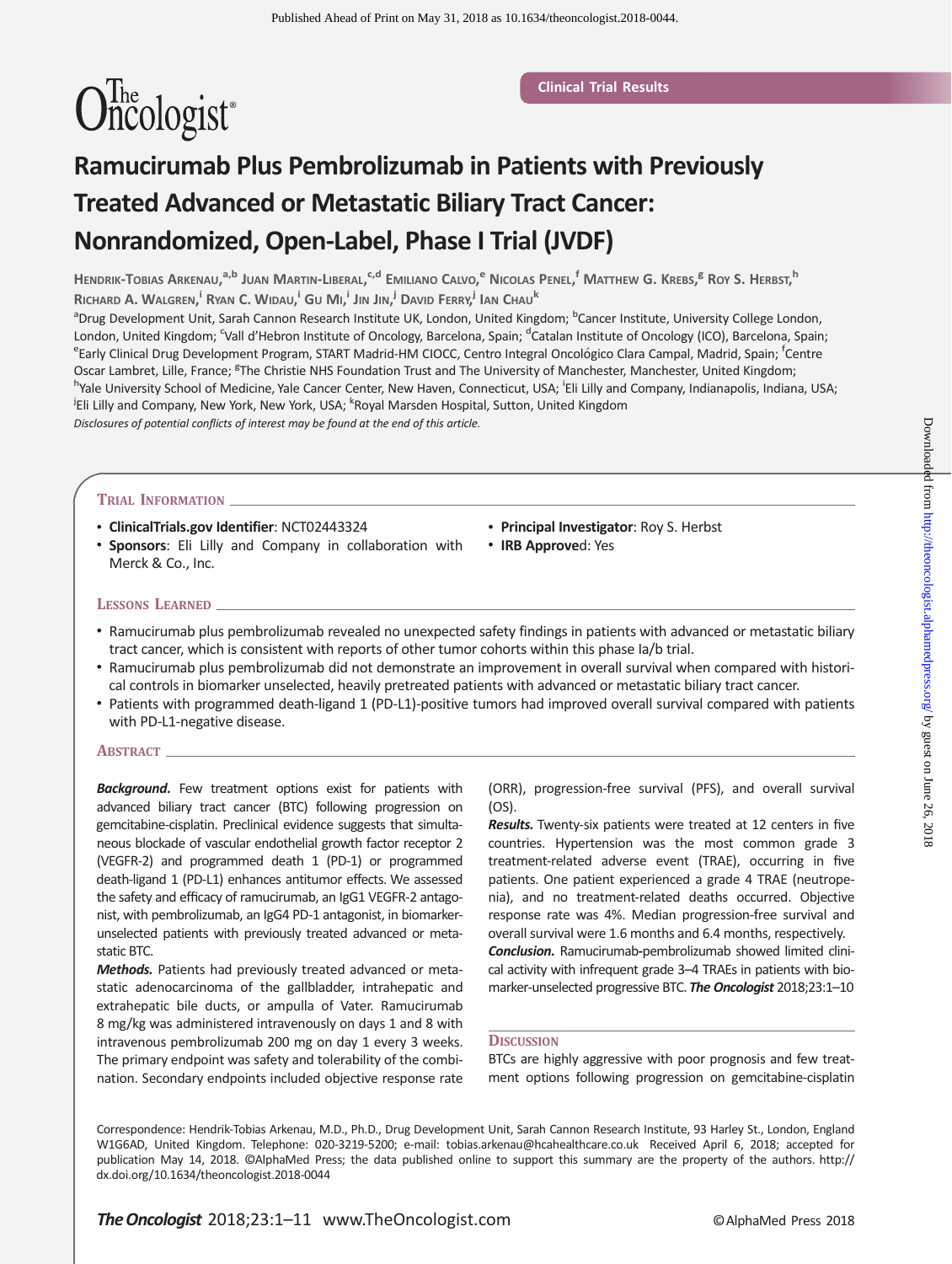chemotherapy. Preclinical evidence suggests that simultaneous blockade of VEGFR-2 and PD-1 or PD-L1 induces additive antitumor effects [1–3]. This is the first study to combine an antiangiogenic agent (ramucirumab, an IgG1 VEGFR-2 antagonist) with an immune checkpoint inhibitor (pembrolizumab, an IgG4 PD-1 antagonist) to simultaneously target both processes in patients with previously treated advanced BTC.

Twenty-six patients received at least one dose of ramucirumab and pembrolizumab. Baseline demographics and characteristics were as expected for an advanced, previously treated population. The majority of patients had intrahepatic (42.3%) or extrahepatic (34.6%) cholangiocarcinoma. Median therapy duration was 9 weeks with ramucirumab and 9.3 weeks with pembrolizumab. Median follow-up duration was 15.7 (95% confidence interval [CI] 10.3–17.0) months.

TRAEs occurred in most patients and were predominantly of grade 1–2 severity. The most frequently reported TRAEs (any grade) were fatigue, hypertension, nausea, diarrhea, and hypothyroidism. Nine (34.6%) patients experienced a grade 3 TRAE. One patient experienced grade 4 treatment-related neutropenia. Serious adverse events (AEs) were reported for 15 (57.7%) patients; these were deemed related to treatment by the investigator in seven (26.9%) patients. One patient discontinued treatment due to treatment-related elevation of transaminases. There were no treatment-related deaths.

Reduction in tumor size from baseline in target lesions was observed in 9 (37.5%) of 24 patients; two patients were not evaluable due to no postbaseline tumor assessment (Fig. 1). One (3.8%) patient had a partial response, nine (34.6%) had stable disease, and 13 (50%) had progressive disease as their best response to treatment. Disease control occurred in 10 (38.5%) patients; median duration of stable disease was 3.9 months. Median PFS was 1.6 months. Median PFS in patients with PD-L1-positive ( $n = 12$ ) and -negative ( $n = 12$ ) tumors



Figure 1. Maximum change in tumor size from baseline. Abbreviation: PD-L1, programmed death-ligand 1.

was 1.5 months and 1.6 months, respectively. Limited analyses of efficacy by primary tumor site and line of therapy did not demonstrate any clear trends. Median OS was 6.4 months. Median OS in patients with PD-L1-positive and -negative tumors was 11.3 months and 6.1 months, respectively. One patient remained on treatment. Of the seven (26.9%) patients who received postdiscontinuation systemic anticancer therapy, six were PD-L1 positive and one was PD-L1 negative. Although the chemotherapy-free combination in our study reported a tolerable toxicity profile, ramucirumab plus pembrolizumab did not demonstrate an improvement in survival when compared with historical controls in biomarker-unselected, heavily pretreated patients with advanced or metastatic BTC.

| <b>TRIAL INFORMATION</b>          |                                                                                                                                                                               |
|-----------------------------------|-------------------------------------------------------------------------------------------------------------------------------------------------------------------------------|
| <b>Disease</b>                    | Biliary tract: gallbladder cancer and cholangiocarcinoma                                                                                                                      |
| <b>Stage of Disease/Treatment</b> | Metastatic/advanced                                                                                                                                                           |
| <b>Prior Therapy</b>              | 1-2 prior regimens                                                                                                                                                            |
| Type of Study - 1                 | Phase I                                                                                                                                                                       |
| <b>Primary Endpoint</b>           | Safety and tolerability                                                                                                                                                       |
| <b>Secondary Endpoint</b>         | Progression-free survival, overall survival, objective response<br>rate, disease control rate, duration of response, time to<br>response, and pharmacokinetics of ramucirumab |

#### Additional Details of Endpoints or Study Design

Phase I, multicohort, nonrandomized, open-label study. Patients  $\geq$ 18 years of age were eligible for enrollment if they had histologically or cytologically confirmed biliary tract adenocarcinoma (gallbladder, intrahepatic and extrahepatic cholangiocarcinoma, or ampulla of Vater); unresectable, recurrent, or metastatic disease extent; and progression on 1–2 lines of prior chemotherapy or biological therapy. Prior therapy for advanced disease must have included gemcitabine and cisplatin. Prior therapy in an adjuvant or neoadjuvant setting was not considered a prior line of systemic chemotherapy, unless the patient had rapidly progressed, as defined by there having been  $\leq$ 6 months since the last dose of chemotherapy. Furthermore, patients were required to have an Eastern Cooperative Oncology Group (ECOG) performance status of 0 or 1, measurable disease (RECIST; version 1.1), adequate organ function, and baseline tumor tissue for biomarker analysis. PD-L1 expression was assessed using a provisional cutoff by immunohistochemistry with an investigational version of the PD-L1 IHC 22C3 pharmDx (Agilent, Carpinteria, CA). The "combined positive score" (CPS) is the number of staining tumor and immune cells relative to total tumor cells. PD-L1 status was classified by using CPS as positive ( $\geq$ 1%) or negative (<1%) for biliary tract cancer [4]. The trial adhered to the Declaration of Helsinki, the International Conference on Harmonization Good Clinical Practice guidelines, and applicable local regulations. The protocol was approved by the ethics committees of all participating centers, and all patients provided written informed consent before study entry. Tumor response was assessed radiographically by the investigator at baseline, every 6 weeks  $(±7$  days) after date of first study treatment for the first 24 weeks, and then every 12 weeks ( $±7$  days) thereafter. Confirmation of partial or complete response was required at the next scheduled assessment, 6 weeks ( $\pm$ 7 days) later. If radiographic assessment in the method in the state of the method in the state of the state of the state of the state of the state of the state of the state of the state of the state of the state of the state of the state of the state of the stat

Oncologist\*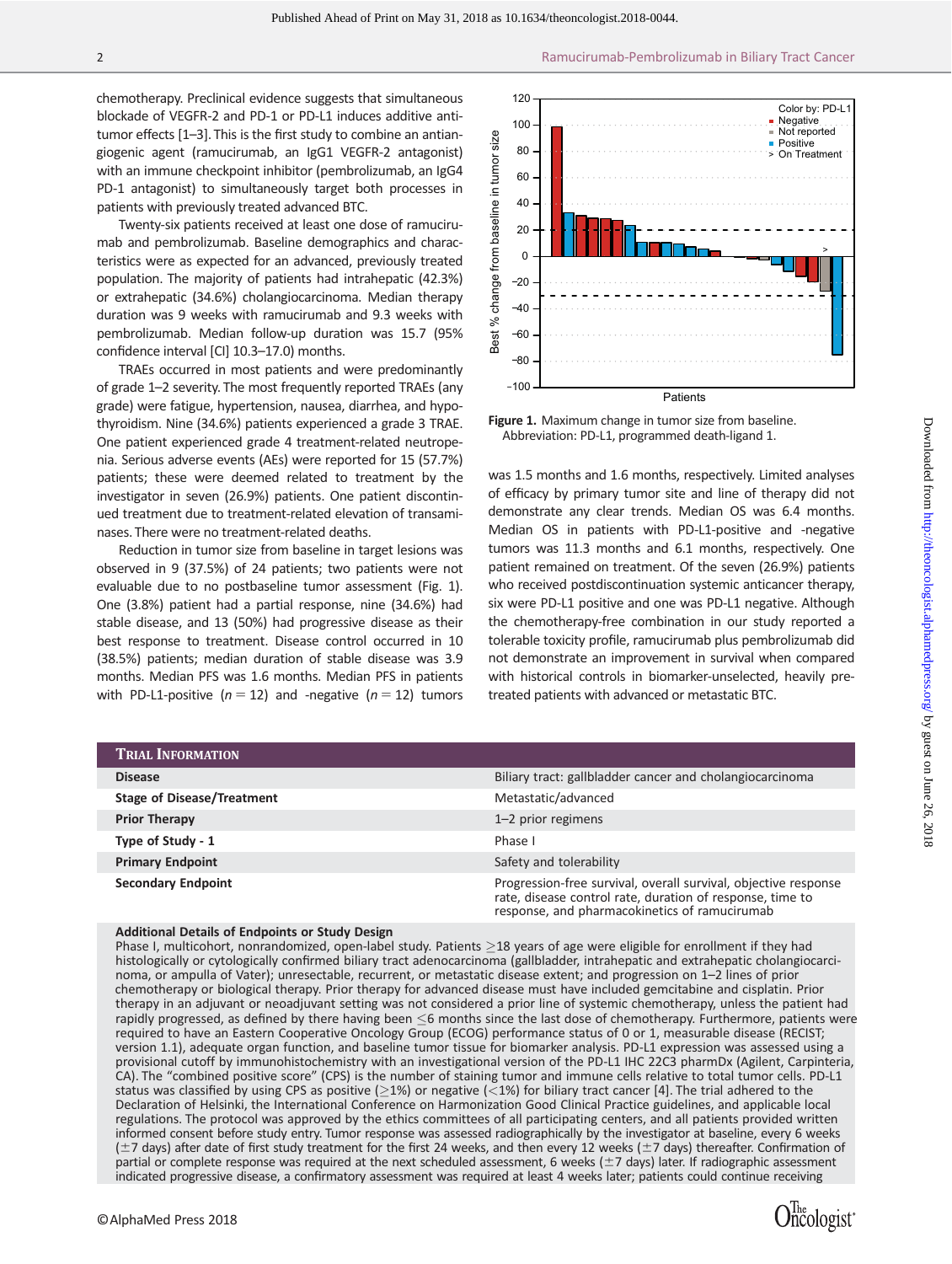study treatment during this period. Study treatment was to be discontinued if the repeat scan confirmed progression. Following discontinuation, patients were followed up for survival every 90 days. Safety was assessed and graded throughout the study and for 30 days after treatment discontinuation. AEs were graded using the National Cancer Institute Common Terminology Criteria for Adverse Events, version 4.0, and judged by the investigator to be related or nonrelated to study treatment. The study planned to enroll approximately 25–30 patients. The sample size was selected to allow adequate assessment of safety at the recommended doses for ramucirumab and pembrolizumab. The exact binomial test was used in the power analysis: Assuming a 10%–15% increase between the null and target response rate, and the target treatment effect on ORR is between 20% and 30%, a sample size of 25–30 will provide approximately 60%–80% power with a one-sided  $\alpha$  level of 0.20. Data cutoff for the current analysis was February 1, 2018. Other disease cohorts from this same trial (NCT02443324) will be published separately.

Investigator's Analysis Manageable safety profile with limited clinical activity

| <b>DRUG INFORMATION</b>           |                                                                                                            |
|-----------------------------------|------------------------------------------------------------------------------------------------------------|
| Drug 1                            |                                                                                                            |
| <b>Generic/Working Name</b>       | Ramucirumab                                                                                                |
| <b>Trade Name</b>                 | Cyramza                                                                                                    |
| <b>Company Name</b>               | Eli Lilly and Company                                                                                      |
| <b>Drug Type</b>                  | Antibody                                                                                                   |
| <b>Drug Class</b>                 | Antiangiogenic: anti-VEGFR-2                                                                               |
| <b>Dose</b>                       | 8 mg/kg                                                                                                    |
| Route                             | IV                                                                                                         |
| <b>Schedule of Administration</b> | Ramucirumab days 1 and 8 every 3 weeks until disease<br>progression or other discontinuation criteria met. |
| Drug 2                            |                                                                                                            |
| <b>Generic/Working Name</b>       | Pembrolizumab                                                                                              |
| <b>Trade Name</b>                 | Keytruda                                                                                                   |
| <b>Company Name</b>               | Merck and Co., Inc.                                                                                        |
| <b>Drug Type</b>                  | Antibody                                                                                                   |
| <b>Drug Class</b>                 | Immunotherapy: anti-PD-1                                                                                   |
| Dose                              | 200 mg per flat dose                                                                                       |
| Route                             | IV                                                                                                         |
| <b>Schedule of Administration</b> | Pembrolizumab day 1 every 3 weeks until disease progression<br>or other discontinuation criteria met.      |

| <b>PATIENT CHARACTERISTICS FOR PHASE I EXPERIMENTAL</b> |                                                                                       |  |  |  |
|---------------------------------------------------------|---------------------------------------------------------------------------------------|--|--|--|
| <b>Number of Patients, Male</b>                         | 8                                                                                     |  |  |  |
| <b>Number of Patients, Female</b>                       | 18                                                                                    |  |  |  |
| <b>Stage</b>                                            | Nonresectable, recurrent, or metastatic                                               |  |  |  |
| Age                                                     | Median (range): 63 (36–78)                                                            |  |  |  |
| <b>Number of Prior Systemic Therapies</b>               | Median (range): $1(1-3)$                                                              |  |  |  |
| <b>Performance Status: ECOG</b>                         | $0 - 12$<br>$1 - 14$                                                                  |  |  |  |
| Other                                                   | Complete baseline demographic and disease characteristics<br>are presented in Table 1 |  |  |  |

| <b>PRIMARY ASSESSMENT METHOD</b>                 |                          |
|--------------------------------------------------|--------------------------|
| <b>Title</b>                                     | Total patient population |
| <b>Number of Patients Screened</b>               | 33                       |
| <b>Number of Patients Enrolled</b>               | 26                       |
| <b>Number of Patients Evaluable for Toxicity</b> | 26                       |
| <b>Number of Patients Evaluated for Efficacy</b> | 26                       |
| <b>Evaluation Method</b>                         | RECIST 1.1               |
| <b>Response Assessment CR</b>                    | $n = 0 (0\%)$            |
| <b>Response Assessment PR</b>                    | $n = 1$ (4%)             |
| <b>Response Assessment SD</b>                    | $n = 9(35%)$             |
| <b>Response Assessment PD</b>                    | $n = 13(50\%)$           |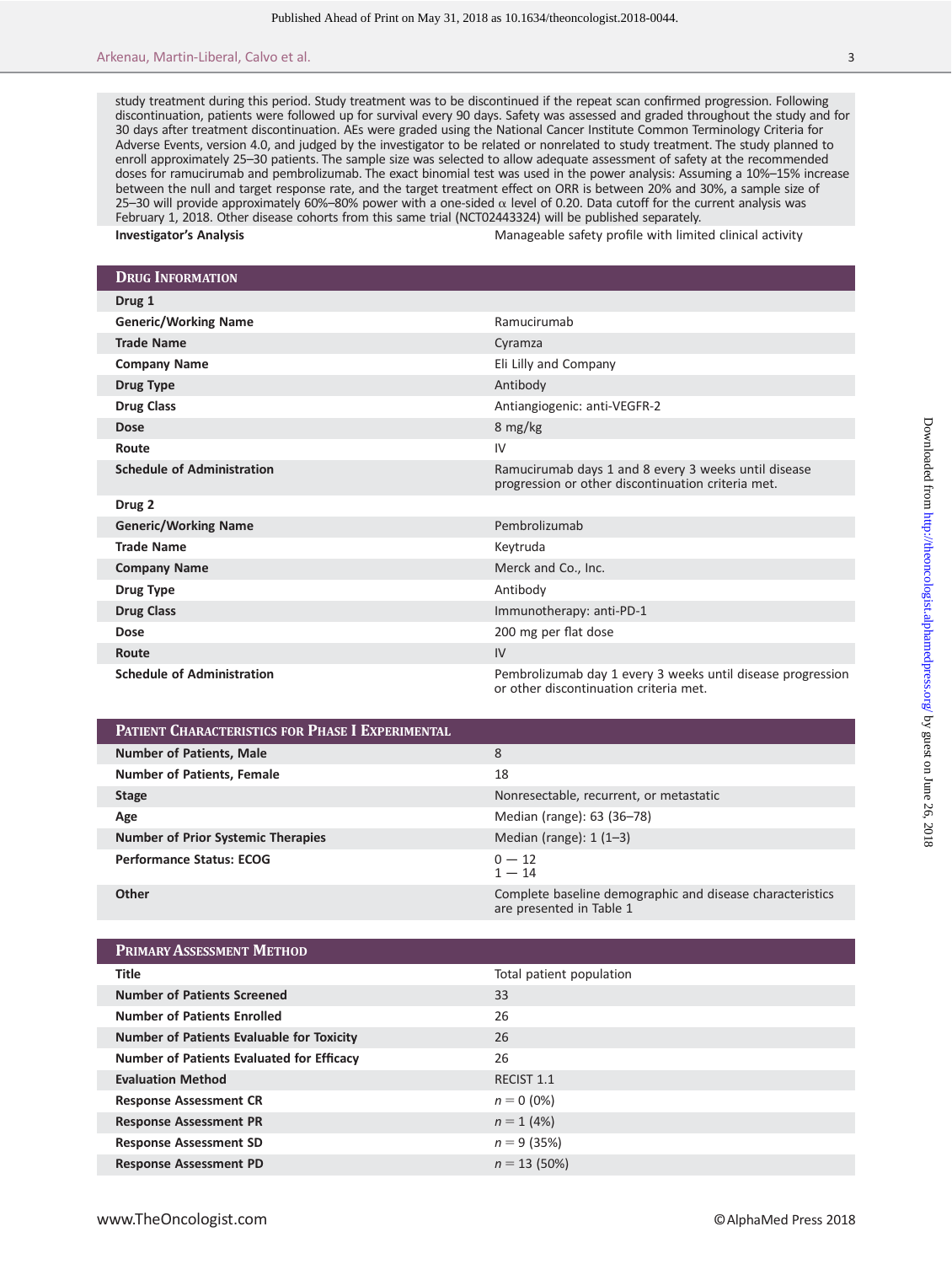| <b>Response Assessment OTHER</b>                | $n = 3(12%)$                                                                                                                                                                     |
|-------------------------------------------------|----------------------------------------------------------------------------------------------------------------------------------------------------------------------------------|
| (Median) Duration Assessments PFS               | 1.64 months, CI: 1.38-2.76                                                                                                                                                       |
| (Median) Duration Assessments OS                | 6.44 months, CI: 4.17-13.27                                                                                                                                                      |
| (Median) Duration Assessments Response Duration | 6 months                                                                                                                                                                         |
| <b>Outcome Notes</b>                            | Further graphical details on maximum change in tumor size<br>over time, duration of treatment, and efficacy results by<br>PD-L1 status are presented in the extended discussion. |

| <b>ADVERSE EVENTS</b>                   |             |              |                |              |              |              |
|-----------------------------------------|-------------|--------------|----------------|--------------|--------------|--------------|
| Adverse events                          | Grade 1     | Grade 2      | Grade 3        | Grade 4      | Grade 5      | <b>Total</b> |
| Fatigue <sup>a</sup>                    | 3(11.5)     | 6(23.1)      | 0              |              |              | 9(34.6)      |
| Hypertension                            | $\mathbf 0$ | 3(11.5)      | 5(19.2)        | $\Omega$     | 0            | 8(30.8)      |
| <b>Nausea</b>                           | 7(26.9)     | $\mathbf{0}$ | 0              | —            | —            | 7(26.9)      |
| Diarrhea                                | 4(15.4)     | 1(3.8)       | $\Omega$       | $\Omega$     | 0            | 5(19.2)      |
| Hypothyroidism                          | 1(3.8)      | 3(11.5)      | $\Omega$       | $\Omega$     | $\mathbf{0}$ | 4(15.4)      |
| Decreased appetite                      | 2(7.7)      | 1(3.8)       | 0              | $\mathbf 0$  | 0            | 3(11.5)      |
| Epistaxis                               | 3(11.5)     | $\mathbf{0}$ | $\overline{0}$ | $\Omega$     | 0            | 3(11.5)      |
| Infusion-related reaction               | 1(3.8)      | 2(7.7)       | 0              | $\Omega$     | 0            | 3(11.5)      |
| Pyrexia                                 | 3(11.5)     | $\mathbf{0}$ | 0              | $\mathbf{0}$ | $\mathbf{0}$ | 3(11.5)      |
| <b>Stomatitis</b>                       | 2(7.7)      | 1(3.8)       | 0              | $\Omega$     | 0            | 3(11.5)      |
| Rash <sup>b</sup>                       | 3(11.5)     | $\mathbf{0}$ | 0              | $\Omega$     | $\Omega$     | 3(11.5)      |
| Alanine aminotransferase<br>increased   | $\mathbf 0$ | 1(3.8)       | 1(3.8)         | $\mathbf 0$  |              | 2(7.7)       |
| Aspartate aminotransferase<br>increased | 1(3.8)      | $\mathbf{0}$ | 1(3.8)         | $\mathbf 0$  |              | 2(7.7)       |
| Peripheral edema                        | 2(7.7)      | 0            | $\mathbf 0$    |              |              | 2(7.7)       |
| Gingival bleeding                       | 2(7.7)      | $\mathbf{0}$ | $\Omega$       |              |              | 2(7.7)       |
| Pruritus                                | 1(3.8)      | 1(3.8)       | 0              |              |              | 2(7.7)       |
| Vomiting                                | 2(7.7)      | $\mathbf 0$  | 0              | $\Omega$     | $\Omega$     | 2(7.7)       |

Data are  $n$  (%). The table shows treatment-related adverse events occurring in at least two patients, according to preferred term or consolidated category.

<sup>a</sup>Consolidated category (fatigue and asthenia).

<sup>b</sup>Consolidated category (rash and maculopapular rash).

Abbreviation: —, indicates a grade is not available per National Cancer Institute Common Terminology Criteria for Adverse Events, version 4.0.

| <b>SERIOUS ADVERSE EVENTS</b> |       |             |
|-------------------------------|-------|-------------|
| <b>Name</b>                   | Grade | Attribution |
| Colitis                       | 3     | Possible    |
| Duodenal ulcer                | 3     | Possible    |
| Gastrointestinal inflammation | 3     | Possible    |
| Hepatocellular injury         | 3     | Possible    |
| Hypertension                  | 3     | Possible    |
| Hypophysitis                  | 3     | Possible    |
| Liver abscess                 | 3     | Possible    |
| Transaminases increased       | 3     | Possible    |

| ASSESSMENT, ANALYSIS, AND DISCUSSION |                                                          |
|--------------------------------------|----------------------------------------------------------|
| <b>Completion</b>                    | Study completed; one patient remains on study treatment. |
| <b>Investigator's Assessment</b>     | Manageable safety profile with limited clinical activity |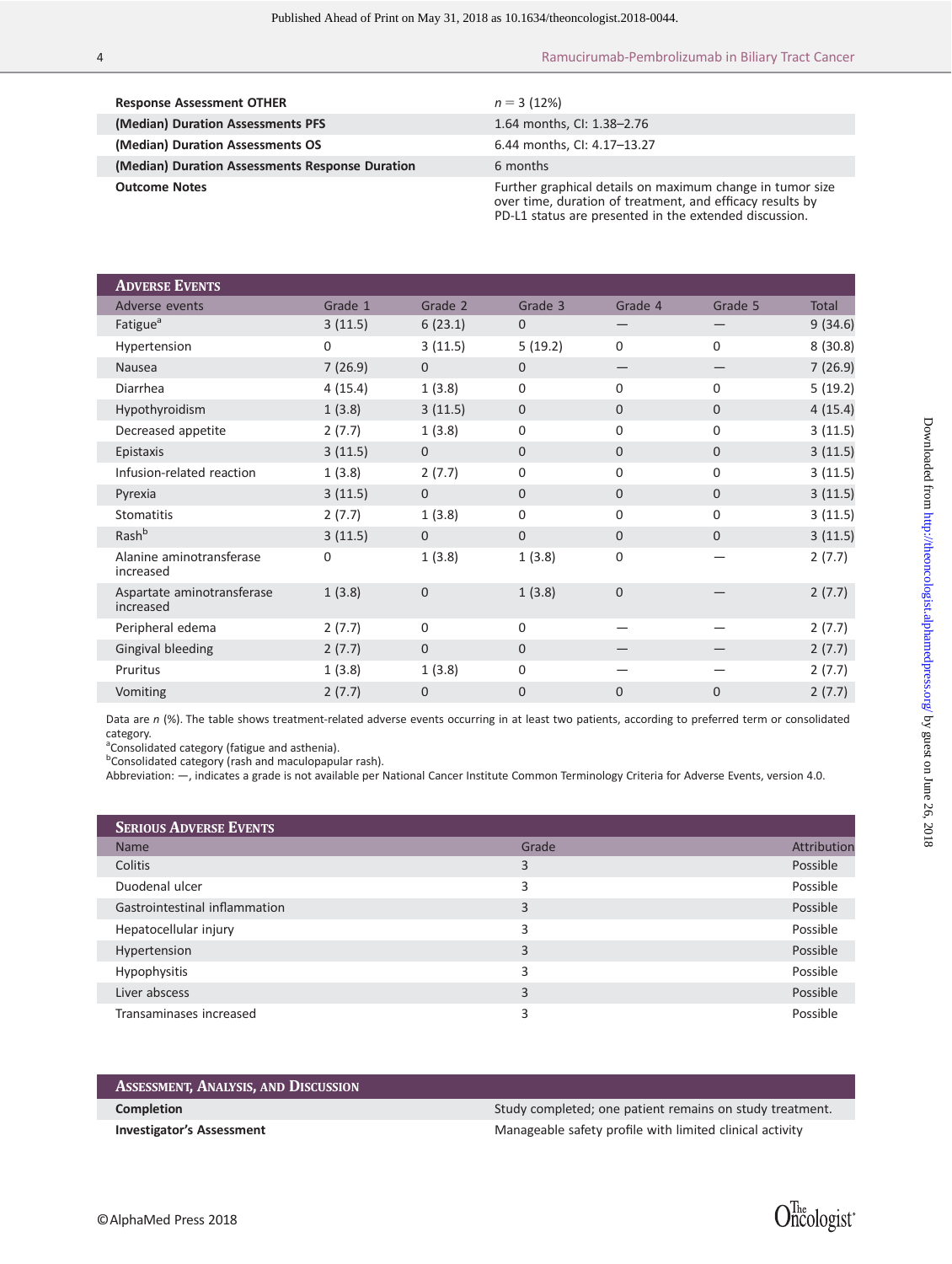Biliary tract cancer (BTC) arises from the epithelial lining of the gallbladder, intrahepatic and extrahepatic bile ducts, and ampulla of Vater. There are more than 186,000 new cases of BTC diagnosed worldwide each year [5]. The incidence of BTC is increasing in the U.S. and some European countries, largely due to an increase in diagnosis of intrahepatic cholangiocarcinoma [6, 7]. Lymph node involvement and distance metastases are early characteristics of BTC, preventing up to 90% of patients from receiving curative intent surgery [8].

Gemcitabine in combination with cisplatin is standard firstline palliative treatment for advanced BTC, with a median overall survival (OS) of 11.2–11.7 months [9, 10]. There is no established standard of care following progression on gemcitabinecisplatin, and chemotherapeutic agents have modest activity in this setting. A recent systematic review that included 14 phase II trials indicated an objective response rate of 7.7%, mean progression-free survival (PFS) of 3.2 months, and mean OS of 7.2 months with second-line therapy [11]. Outcomes are suboptimal, and a substantial unmet need persists to improve outcomes for patients with advanced BTC.

Antiangiogenic therapies have several noted immunostimulatory effects including increased trafficking of T cells into tumors as well as reduction of immunosuppressive cytokines and T regulatory cells, suggesting antiangiogenic therapies may complement subsequent or concurrent immunostimulatory therapies [1, 2, 12–15]. Despite reports of vascular endothelial growth factor and programmed death-ligand 1 (PD-L1) expression in a subset of patients with advanced BTC, there have been no published clinical studies combining an antiangiogenic agent with an immune checkpoint inhibitor in this patient population [16–22]. Herein we report the combination of ramucirumab plus pembrolizumab in 26 patients revealed no unexpected safety findings, which is consistent with reports of other tumor cohorts within this trial (Fig. 2) [23–25]. The most common toxic effects were of grade 1–2 severity and were manageable with supportive care alone or with dose reductions or delays, without substantial reduction in the planned dose intensity for either study drug (Table 2). Grade 3 treatment-related adverse events, most commonly hypertension, were experienced by 9 (34.6%) of 26 patients.

PD-L1 expression on tumor and immune cells has been associated with increased clinical benefit from programmed death 1 (PD-1)- and PD-L1-targeted therapies in various tumor types [26, 27]. PD-1 and PD-L1 expression is upregulated in intrahepatic cholangiocarcinoma tumor tissues and was associated with both poor differentiation and stage, whereas increased  $CDS<sup>+</sup>$  T cells in tumors was associated with better tumor differentiation [28, 29]. Bang et al. enrolled only PD-L1 positive advanced BTC patients in the KEYNOTE-028 study and reported that 4 (17%) of 23 evaluable patients responded to pembrolizumab monotherapy [30]. We did not restrict enrollment based on PD-L1 status, and less than half (46.2%) of patients had tumors that scored positive for PD-L1 expression, as defined by a combined positive score of  $\geq$ 1% (Table 1). The only patient with an objective response in our study had extrahepatic cholangiocarcinoma that was positive for PD-L1, a time to response of 2.7 months, and a total duration of response of 6.0 months (Table 3). Acknowledging limitations of cross-trial comparison and sample size, baseline characteristics and demographics were similar between both studies with the exception of PD-L1 status and ethnicity, with white as the majority in our study compared with Asian as the majority in the KEYNOTE-028 study (Table 1) [30]. At this time, it is unclear if differences in outcome and toxicity exist between Asian and white patients treated with an immune checkpoint inhibitor. A subset of patients in both studies had prolonged periods of disease stability (three patients in our study on treatment  $\geq$ 38 weeks; Fig. 3A, 3B), highlighting the need to identify biomarkers that predict clinical efficacy of pembrolizumab and ramucirumab in advanced biliary tract cancers. Although no difference in median PFS was observed by PD-L1 status (Fig. 5A), patients whose tumors were PD-L1 positive had improved OS compared with those whose tumors were PD-L1 negative in our study (Fig. 5B). The survival signal in PD-L1-positive patients is interesting, but we are limited by sample size and have no historical reference for the natural history of patients with PD-L1 positivity relative to the wider population, and it may represent selection bias. Consistent with improved survival in PD-L1-positive patients, six of the seven patients who received postdiscontinuation systemic anticancer therapy were positive for PD-L1 (Table 4).

In addition to PD-L1 expression, high microsatellite instability (MSI-H) has been reported to correlate with the clinical activity of PD-1 and PD-L1 inhibitors in multiple tumor types [31–33]. The incidence of MSI-H in biliary tract cancer has not been comprehensively studied but is reported to be infrequent, occurring in approximately 5% or lower each for gallbladder carcinoma and extrahepatic cholangiocarcinoma and 10% or lower each for intrahepatic cholangiocarcinoma and ampullary carcinoma [34, 35]. In the limited number of samples tested for MSI in our study, including the patient with an objective response, we did not observe any patients with MSI-H. The MSI status has not been reported for KEYNOTE-028.

In summary, ramucirumab plus pembrolizumab did not demonstrate an improvement in survival when compared with historical controls in biomarker-unselected, heavily pretreated patients with advanced or metastatic BTC (Table 5; Fig. 4). However, median OS in patients with PD-L1-positive tumors is interesting, and additional biomarker data will guide the future development of this combination. Ramucirumab is concurrently being investigated in the phase II setting for advanced or metastatic BTC in combination with gemcitabine-cisplatin for first-line treatment (NCT02711553) and as monotherapy in patients previously treated with a gemcitabine-based regimen (NCT02520141) [36].

#### ACKNOWLEDGMENTS

This study was sponsored by Eli Lilly and Company, in collaboration with Merck & Co., Inc. We thank the patients, their families, and the study personnel across all sites for participating in this study. Writing assistance was provided by Eli Lilly and Company. Editorial assistance was funded by Eli Lilly and Company and provided by Teri Tucker (Syneos Health, Raleigh, NC).

#### **DISCLOSURES**

Roy S. Herbst: Merck, Eli Lilly & Co. (RF, H); Richard A Walgren: Eli Lilly & Co. (E, OI); Ryan C Widau: Eli Lilly & Co. (E, OI); Gu Mi: Eli Lilly & Co. (E, OI); Jin Jin: Eli Lilly & Co. (E, OI); David Ferry: Eli Lilly & Co. (E, OI); Ian Chau: Sanofi Oncology, Eli-Lilly, Bristol Meyers Squibb, MSD, Bayer, Merck-Serono, Roche, Five Prime Therapeutics (C/A), Janssen-Cilag, Sanofi Oncology, Merck-Serono (RF), Taiho, Pfizer, Amgen, Eli-Lilly (H). The other authors indicated no financial relationships.

<sup>(</sup>C/A) Consulting/advisory relationship; (RF) Research funding; (E) Employment; (ET) Expert testimony; (H) Honoraria received; (OI) Ownership interests; (IP) Intellectual property rights/ inventor/patent holder; (SAB) Scientific advisory board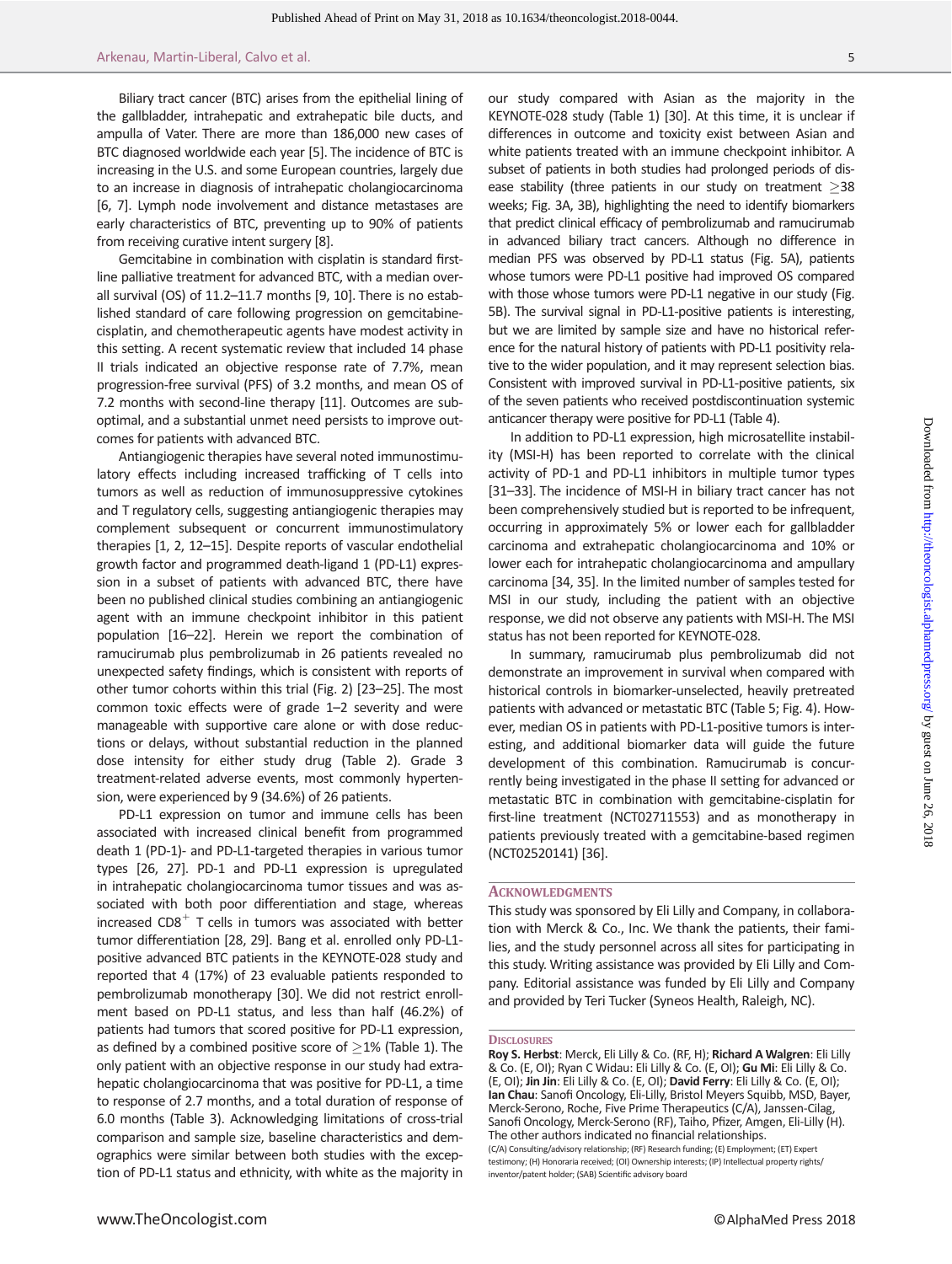#### **REFERENCES**

1. Motz GT, Coukos G. The parallel lives of angiogenesis and immunosuppression: Cancer and other tales. Nat Rev Immunol 2011;11:702–711.

2. Huang Y, Chen X, Dikov MM et al. Distinct roles of VEGFR-1 and VEGFR-2 in the aberrant hematopoiesis associated with elevated levels of VEGF. Blood 2007;110:624–631.

3. Schaer D. The effect of VEGFR-2 inhibition on tumor blood vessels and immune landscape: Keystone Symposia. #2015. 2017; Keystone, CO.

4. Kulangara K, Hanks DA, Waldroup S et al. Development of the combined positive score (CPS) for the evaluation of PD-L1 in solid tumors with the immunohistochemistry assay PD-L1 IHC 22C3 pharmDx. J Clin Oncol 2017;35:e14589–e14589.

5. Global Burden of Disease Cancer Collaboration, Fitzmaurice C, Dicker D et al. The global burden of cancer 2013. JAMA Oncol 2015;1:505–527.

6. Saha SK, Zhu AX, Fuchs CS et al. Forty-year trends in cholangiocarcinoma incidence in the U.S.: Intrahepatic disease on the rise. The Oncologist 2016;21:594–599.

7. Razumilava N, Gores GJ. Cholangiocarcinoma. Lancet 2014;383:2168–2179.

8. Zhu AX, Hezel AF. Development of molecularly targeted therapies in biliary tract cancers: Reassessing the challenges and opportunities. Hepatology 2011;53:695–704.

9. Okusaka T, Nakachi K, Fukutomi A et al. Gemcitabine alone or in combination with cisplatin in patients with biliary tract cancer: A comparative multicentre study in Japan. Br J Cancer 2010;103:469–474.

10. Valle J, Wasan H, Palmer DH et al. Cisplatin plus gemcitabine versus gemcitabine for biliary tract cancer. N Engl J Med 2010;362:1273–1281.

11. Lamarca A, Hubner RA, David Ryder W et al. Second-line chemotherapy in advanced biliary cancer: A systematic review. Ann Oncol 2014;25:2328– 2338.

12. Finke JH, Rini B, Ireland J et al. Sunitinib reverses type-1 immune suppression and decreases T-regulatory cells in renal cell carcinoma patients. Clin Cancer Res 2008;14:6674–6682.

13. Motz GT, Santoro SP, Wang LP et al. Tumor endothelium FasL establishes a selective immune barrier promoting tolerance in tumors. Nat Med 2014;20:607–615.

14. Terme M, Pernot S, Marcheteau E et al. VEGFA-VEGFR pathway blockade inhibits tumor-induced regulatory T-cell proliferation in colorectal cancer. Cancer Res 2013;73:539–549.

15. Wallin JJ, Bendell JC, Funke R et al. Atezolizumab in combination with bevacizumab enhances antigen-specific T-cell migration in metastatic renal cell carcinoma. Nat Commun 2016;7:12624.

16. Mobius C, Demuth C, Aigner T et al. Evaluation of VEGF A expression and microvascular density as prognostic factors in extrahepatic cholangiocarcinoma. Eur J Surg Oncol 2007;33:1025–1029.

17. Park BK, Paik YH, Park JY et al. The clinicopathologic significance of the expression of vascular endothelial growth factor-C in intrahepatic cholangiocarcinoma. Am J Clin Oncol 2006;29:138–142.

18. Giatromanolaki A, Koukourakis MI, Simopoulos C et al. Vascular endothelial growth factor (VEGF) expression in operable gallbladder carcinomas. Eur J Surg Oncol 2003;29:879–883.

19. Yoshikawa D, Ojima H, Iwasaki M et al. Clinicopathological and prognostic significance of EGFR, VEGF, and HER2 expression in cholangiocarcinoma. Br J Cancer 2008;98:418–425.

20. Valle JW, Wasan H, Lopes A et al. Cediranib or placebo in combination with cisplatin and gemcitabine chemotherapy for patients with advanced biliary tract cancer (ABC-03): A randomised phase 2 trial. Lancet Oncol 2015;16:967–978.

21. Zhu AX, Meyerhardt JA, Blaszkowsky LS et al. Efficacy and safety of gemcitabine, oxaliplatin, and bevacizumab in advanced biliary-tract cancers and correlation of changes in 18-fluorodeoxyglucose PET with clinical outcome: A phase 2 study. Lancet Oncol 2010;11:48–54.

22. Lubner SJ, Mahoney MR, Kolesar JL et al. Report of a multicenter phase II trial testing a combination of biweekly bevacizumab and daily erlotinib in patients with unresectable biliary cancer: A phase II consortium study. J Clin Oncol 2010;28:3491–3497.

23. Herbst RS, Martin-Liberal J, Calvo E et al. 90PDPreviously treated advanced NSCLC cohort from a multi-disease phase 1 study of ramucirumab (R) plus pembrolizumab (P): Efficacy and safety data. Ann Oncol 2017;28:mdx091.010.

24. Petrylak DP, Arkenau HT, Perez-Gracia JL et al. A multicohort phase I study of ramucirumab (R) plus pembrolizumab (P): Interim safety and clinical activity in patients with urothelial carcinoma. J Clin Oncol 2017;35(suppl 6):349.

25. Chau I, Bendell JC, Calvo E et al. Interim safety and clinical activity in patients (pts) with advanced gastric or gastroesophageal junction (G/GEJ) adenocarcinoma from a multicohort phase 1 study of ramucirumab (R) plus pembrolizumab (P). J Clin Oncol 2017;35(suppl 4):102.

26. Topalian SL, Hodi FS, Brahmer JR et al. Safety, activity, and immune correlates of anti-PD-1 antibody in cancer. N Engl J Med 2012;366:2443– 2454.

27. Herbst RS, Soria JC, Kowanetz M et al. Predictive correlates of response to the anti-PD-L1 antibody MPDL3280A in cancer patients. Nature 2014; 515:563–567.

28. Ye Y, Zhou L, Xie X et al. Interaction of B7-H1 on intrahepatic cholangiocarcinoma cells with PD-1 on tumor-infiltrating T cells as a mechanism of immune evasion. J Surg Oncol 2009;100:500–504.

29. Chau I. Clinical development of PD-1/PD-L1 immunotherapy for gastrointestinal cancers: Facts and hopes. Clin Cancer Res 2017;23:6002–6011.

30. Bang YJ, Doi T, Braud FD et al. 525 Safety and efficacy of pembrolizumab (MK-3475) in patients (pts) with advanced biliary tract cancer: Interim results of KEYNOTE-028. Eur J Cancer 2015;51: S112.

31. Czink E, Kloor M, Goeppert B et al. Successful immune checkpoint blockade in a patient with advanced stage microsatellite-unstable biliary tract cancer. Cold Spring Harb Mol Case Stud 2017;3.

32. Rizvi NA, Hellmann MD, Snyder A et al. Cancer immunology. Mutational landscape determines sensitivity to PD-1 blockade in non-small cell lung cancer. Science 2015;348:124–128.

33. Le DT, Uram JN, Wang H et al. PD-1 blockade in tumors with mismatch-repair deficiency. N Engl J Med 2015;372:2509–2520.

34. Silva VW, Askan G, Daniel TD et al. Biliary carcinomas: Pathology and the role of DNA mismatch repair deficiency. Chin Clin Oncol 2016;5:62.

35. Bonneville R, Krook MA, Kautto EA et al. Landscape of microsatellite instability across 39 cancer types. JCO Precis Oncol 2017:1–15.

36. Valle JW, Bousmans N, Zhang W et al. Cisplatin and gemcitabine plus ramucirumab or merestinib or placebo in first-line treatment for advanced or metastatic biliary tract cancer: A double-blind, randomized phase 2 trial. Ann Oncol 2016;27: 712TiP.

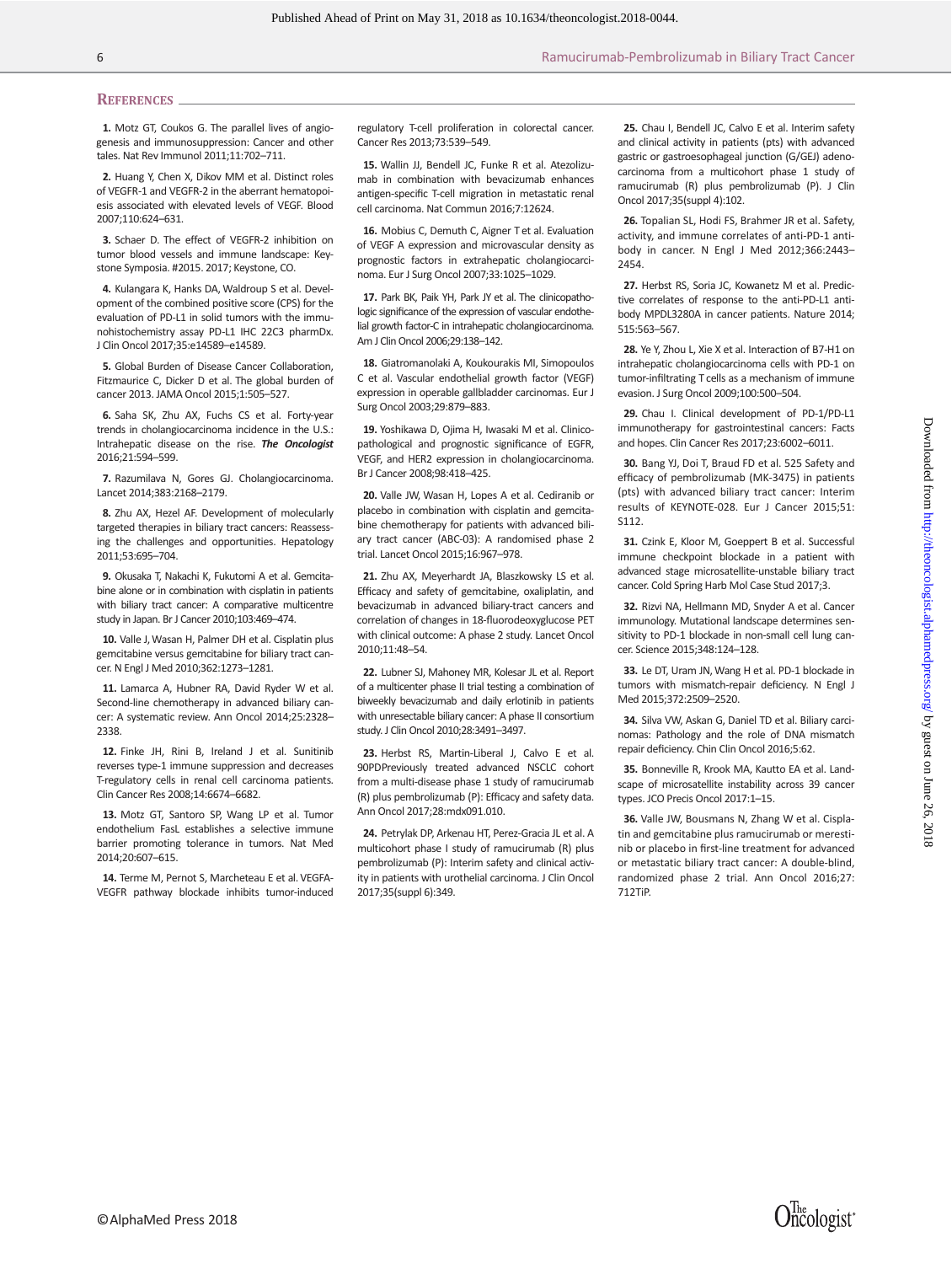# FIGURES AND TABLES

| <b>Baseline demographics</b><br>and characteristics     | Ramucirumab $+$<br>pembrolizumab,<br>$n = 26$ |
|---------------------------------------------------------|-----------------------------------------------|
| Median age, years (range)                               | 63 (36-78)                                    |
| $<$ 65 years                                            | 16 (61.5)                                     |
| Sex                                                     |                                               |
| Female                                                  | 18 (69.2)                                     |
| Male                                                    | 8(30.8)                                       |
| Ethnic origin                                           |                                               |
| White                                                   | 23 (88.5)                                     |
| American Indian or Alaska native                        | 1(3.8)                                        |
| Missing                                                 | 2(7.7)                                        |
| ECOG performance status                                 |                                               |
| 0                                                       | 12 (46.2)                                     |
| 1                                                       | 14 (53.8)                                     |
| Tobacco use                                             |                                               |
| Former                                                  | 11 (42.3)                                     |
| Never                                                   | 15 (57.7)                                     |
| PD-L1 Status                                            |                                               |
| Positive (combined positive score $>1\%$ )              | 12 (46.2)                                     |
| Negative (combined positive score $\langle 1\% \rangle$ | 12 (46.2)                                     |
| Not reported                                            | 2(7.7)                                        |
| Site of primary tumor                                   |                                               |
| Intrahepatic cholangiocarcinoma                         | 11 (42.3)                                     |
| Extrahepatic cholangiocarcinoma                         | 9(34.6)                                       |
| Gallbladder                                             | 4(15.4)                                       |
| Ampulla of Vater                                        | 1(3.8)                                        |
| Metastatic cholangiocarcinoma (NOS)                     | 1(3.8)                                        |
| Histopathological grade                                 |                                               |
| Well differentiated (low grade)                         | 3(11.5)                                       |
| Moderately differentiated<br>(intermediate grade)       | 10 (38.5)                                     |
| Poorly differentiated (high grade)                      | 4(15.4)                                       |
| Unable to determine                                     | 8(30.8)                                       |
| Not reported                                            | 1(3.8)                                        |
| Prior systemic therapies <sup>a</sup>                   | 26 (100)                                      |
| 1 prior line                                            | 15 (57.7)                                     |
| 2 prior lines                                           | 10 (38.5)                                     |
| 3 prior lines                                           | 1(3.8)                                        |
| Prior gemcitabine-cisplatin                             | 24 (92.3)                                     |
| Prior gemcitabine-carboplatin                           | 1(3.8)                                        |

Data are  $n$  (%) unless otherwise indicated.

<sup>a</sup>A detailed summary of prior anticancer therapies is included in Table 5. Abbreviations: ECOG, Eastern Cooperative Oncology Group; NOS, not otherwise specified; PD-L1, programmed death-ligand 1.

Prior gemcitabine-oxaliplatin 1 (3.8)



Figure 2. Consolidated Standards of Reporting Trials diagram.

#### Table 2. Treatment duration

|                                            | Ramucirumab $+$<br>pembrolizumab |
|--------------------------------------------|----------------------------------|
| Ramucirumab                                |                                  |
| Number of patients                         | 26                               |
| Median duration of<br>therapy, weeks (IQR) | $9(6-16.6)$                      |
| Median number of cycles (IQR)              | $3(2-5)$                         |
| Median relative dose<br>intensity, % (IQR) | 88.2 (76.2-99.4)                 |
| Pembrolizumab                              |                                  |
| Number of patients                         | 26                               |
| Median duration of therapy,<br>weeks (IQR) | $9.3(6-18)$                      |
| Median number of cycles (IQR)              | $3(2-6)$                         |
| Median relative dose<br>intensity, % (IQR) | 100 (92.3-100)                   |

Abbreviation: IQR, interquartile range.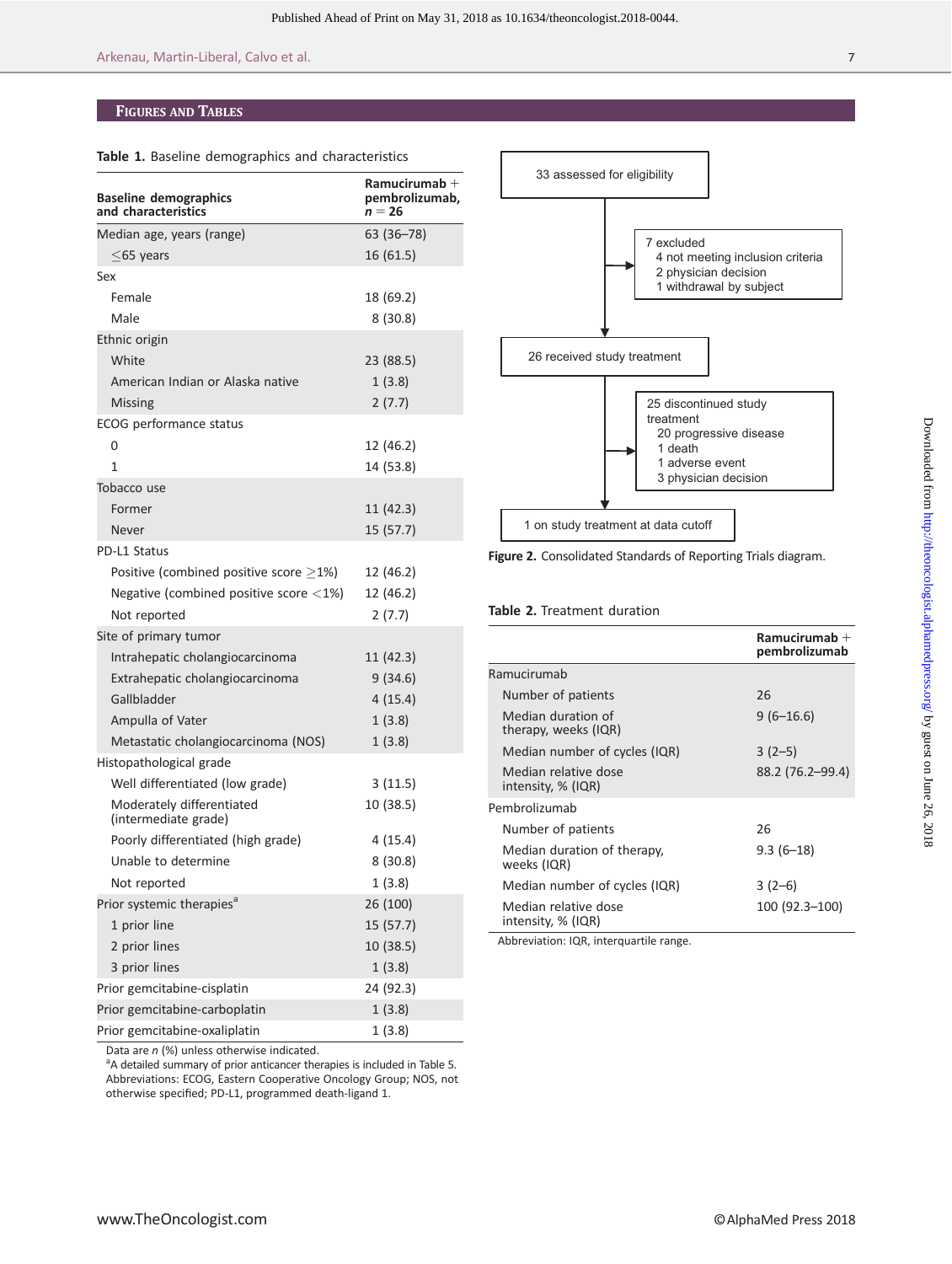#### Table 3. Confirmed efficacy results per RECIST v1.1

|                                                       | Ramucirumab $+$<br>pembrolizumab,<br>$n = 26$ |
|-------------------------------------------------------|-----------------------------------------------|
| Best overall response, n (%)                          |                                               |
| Complete response                                     | $\Omega$                                      |
| Partial response                                      | 1(3.8)                                        |
| Stable disease                                        | 9(34.6)                                       |
| Progressive disease                                   | 13 (50)                                       |
| Not evaluable                                         | 3(11.5)                                       |
| Objective response rate, % (95% CI)                   | $3.8(0.1 - 19.6)$                             |
| Disease control rate, % (95% CI)                      | 38.5 (20.2–59.4)                              |
| Time to response, months                              | 2.7                                           |
| Duration of response, months                          | 6.0                                           |
| Median duration of stable disease,<br>months (95% CI) | $3.9(2.2 - 9.8)$                              |
| Progression-free survival                             |                                               |
| Events, $n$ (%)                                       | 22(84.6)                                      |
| Median, months (95% CI)                               | $1.64(1.38 - 2.76)$                           |
| 3-month rate, % (95% CI)                              | 27.0 (11.1-45.8)                              |
| 6-month rate, % (95% CI)                              | $18.0(5.7 - 35.9)$                            |
| Overall survival                                      |                                               |
| Deaths, $n$ (%)                                       | 17 (65.4)                                     |
| Median, months (95% CI)                               | $6.44(4.17-13.27)$                            |
| 6-month rate, % (95% CI)                              | 61.8 (37.8–78.8)                              |
| 12-month rate, % (95% CI)                             | 30.0 (11.9–50.7)                              |

Abbreviations: CI, confidence interval; NR, not reported.



Duration of treatment (weeks) Figure 3. Tumor response assessment per RECIST v1.1 by investigator review. (A): Change in tumor size over time. (B): Treatment duration and response.

40 48 56

64 72

Abbreviations: CR, complete response; NE, not evaluable; PD, progressive disease; PD-L1, programmed death-ligand 1; PR, partial response; SD, stable disease.

|  | Table 4. Poststudy systemic anticancer therapy |  |  |
|--|------------------------------------------------|--|--|
|--|------------------------------------------------|--|--|

 $\mathsf{M}$ 

 $\pmb{0}$  $\bf 8$  $16$  $24$  $32$ 

| Therapy           |                                     | Ramucirumab $+$<br>pembrolizumab, $n = 26$ |
|-------------------|-------------------------------------|--------------------------------------------|
| Any, <i>n</i> (%) |                                     | 7(26.9)                                    |
|                   | Fluorouracil/leucovorin/oxaliplatin | 2(8)                                       |
|                   | Fluorouracil/oxaliplatin            | 1(4)                                       |
|                   | Dasatinib                           | 1(4)                                       |
|                   | Cisplatin                           | 1(4)                                       |
|                   | Gemcitabine/cisplatin               | 1(4)                                       |
|                   | Oxaliplatin/capcitabine             | 1(4)                                       |
|                   |                                     |                                            |

Landmark tim **First PR** First SD<br>First PD  $\overline{\phantom{0}}$ 

108

80 88 96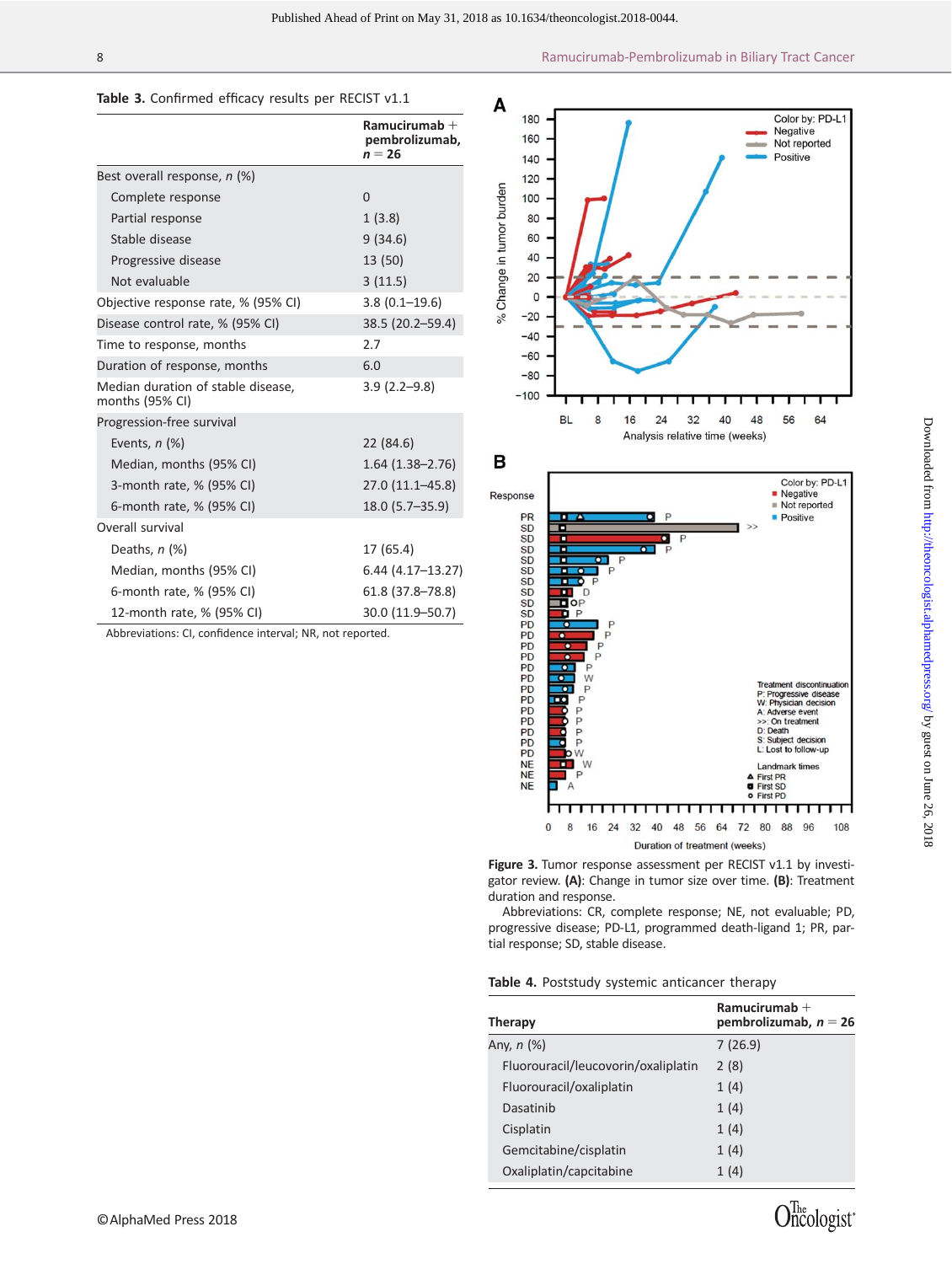



Abbreviations: CI, confidence interval; OS, overall survival; PFS, progression-free survival.



Figure 5. Kaplan-Meier plot. Progression-free survival (A) and overall survival (B) by PD-L1 status.

Abbreviations: CI, confidence interval; PD-L1, programmed death-ligand 1.